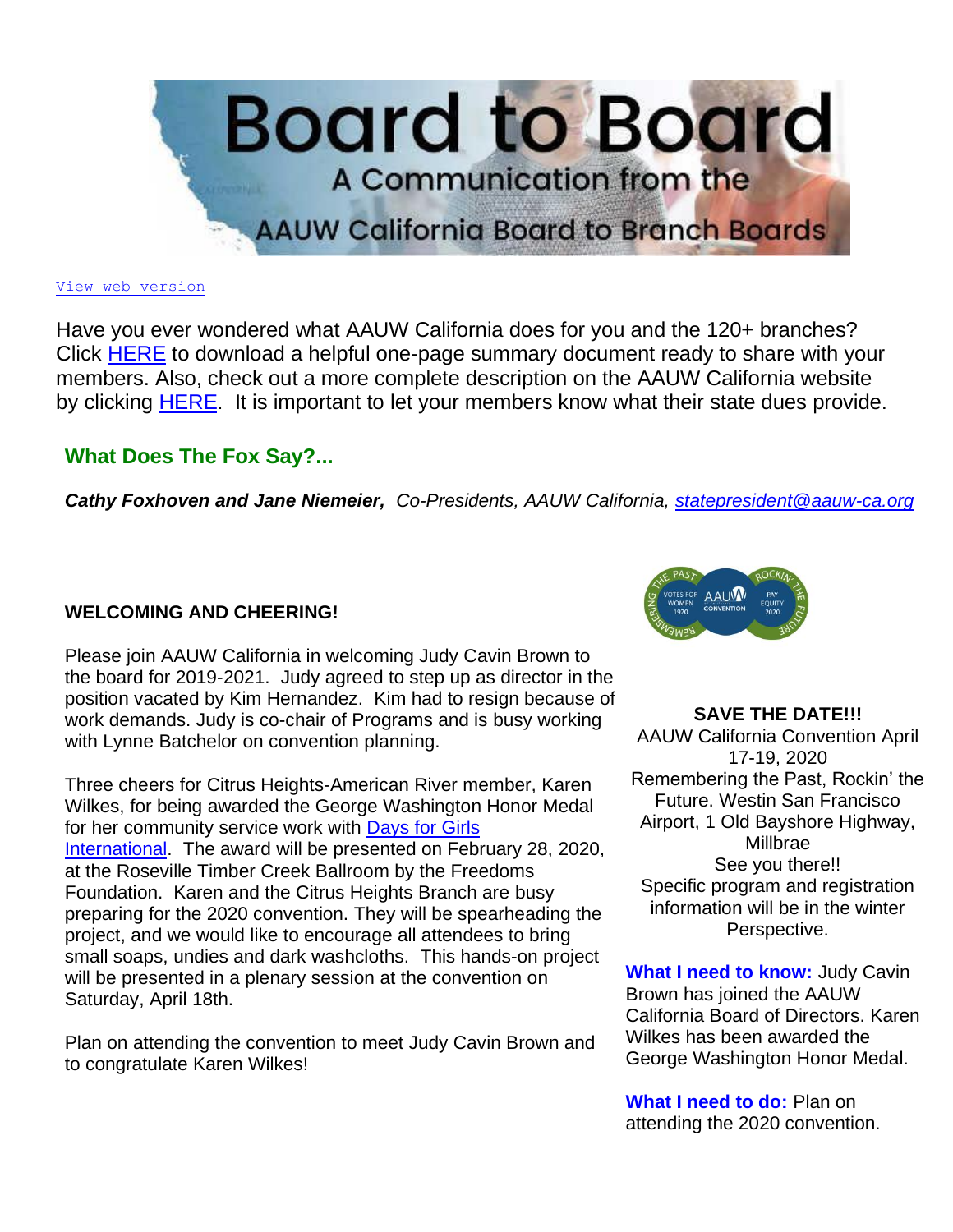# **AAUW FUND**

*Dianne Owens, Director, AAUW Fund Committee Chair, [aauwfund@aauw-ca.org](mailto:aauwfund@aauw-ca.org)*

## **AAUW CALIFORNIA OCTOBER FUND LUNCHEONS**

Almost 300 AAUW members and guests attended the three October AAUW Fund luncheons in the Bay Area and Southern California. Nineteen of the 36 California Fellows and Grant recipients spoke at the luncheons to tell us about their field of study and to thank us for the opportunity AAUW has given them this year. They were all very inspirational and made us proud to be AAUW members and to be a supporter of AAUW Fund. More information and pictures of the recipients will be featured in the winter edition of the California Perspective.

If your branch or Inter Branch Council (IBC) is eligible, you may request a Fellow or Grant recipient to speak at your branch or IBC by filling out the form found on the AAUW California website [HERE.](https://bor.aauw-ca.org/sendy/l/YlrJ763AeyF892b51vFm0EptRw/qsCeWInJsvLM2eqnR892rTdg/UHY51loOZIWMLQloxJyhng) Click [HERE](https://bor.aauw-ca.org/sendy/l/YlrJ763AeyF892b51vFm0EptRw/5QXJxYszCqxa0FRCwxYt6Q/UHY51loOZIWMLQloxJyhng) to see the videos from the three luncheons.

The deadline for submitting contributions to AAUW Fund for 2019 is December 31, 2019. Will your branch be in the Top 10 for 2019? Will California reach its goal of \$500,000 this year? This will be revealed at the 2020 convention on April 18th at the Westin San Francisco Airport. Don't miss our Gala Celebration!

**What I need to now:** December 31, 2019, is the deadline for sending contributions to AAUW Fund for this year. The videos for the three luncheons are on the AAUW website as well as the form requesting a Fellow or Grant recipient to speak.

**What I need to do:** Use the request form to request an AAUW Fund speaker.

**Should I include this in my branch newsletter?** Yes, inform your members about donating to AAUW Fund.

# **COLLEGE/UNIVERSITY (C/U) COMMITTEE**

*Donna Lilly, C/U Committee Chair,* [cu@aauw-ca.org](mailto:cu@aauw-ca.org)

### **CREATE AN AAUW STUDENT ORGANIZATION ON YOUR LOCAL CAMPUS**

AAUW is currently visible on a dozen college campuses across the state. Start a new AAUW student organization or club on your local campus and join these 12 active AAUW student clubs located at CSU Monterey Bay, CSU San Marcos, CSU Stanislaus, Sacramento State, UC Davis, UC Los Angeles, University of San Francisco, College of the Canyons, Evergreen Valley College, Irvine Valley College, Saddleback College and Grossmont College. Recruit e-student affiliates on the monthly campus club

**What I need to know:** Does my local college campus have an AAUW student organization or club?

**What I need to do:** Check out the FAQs to learn how to help the students create one.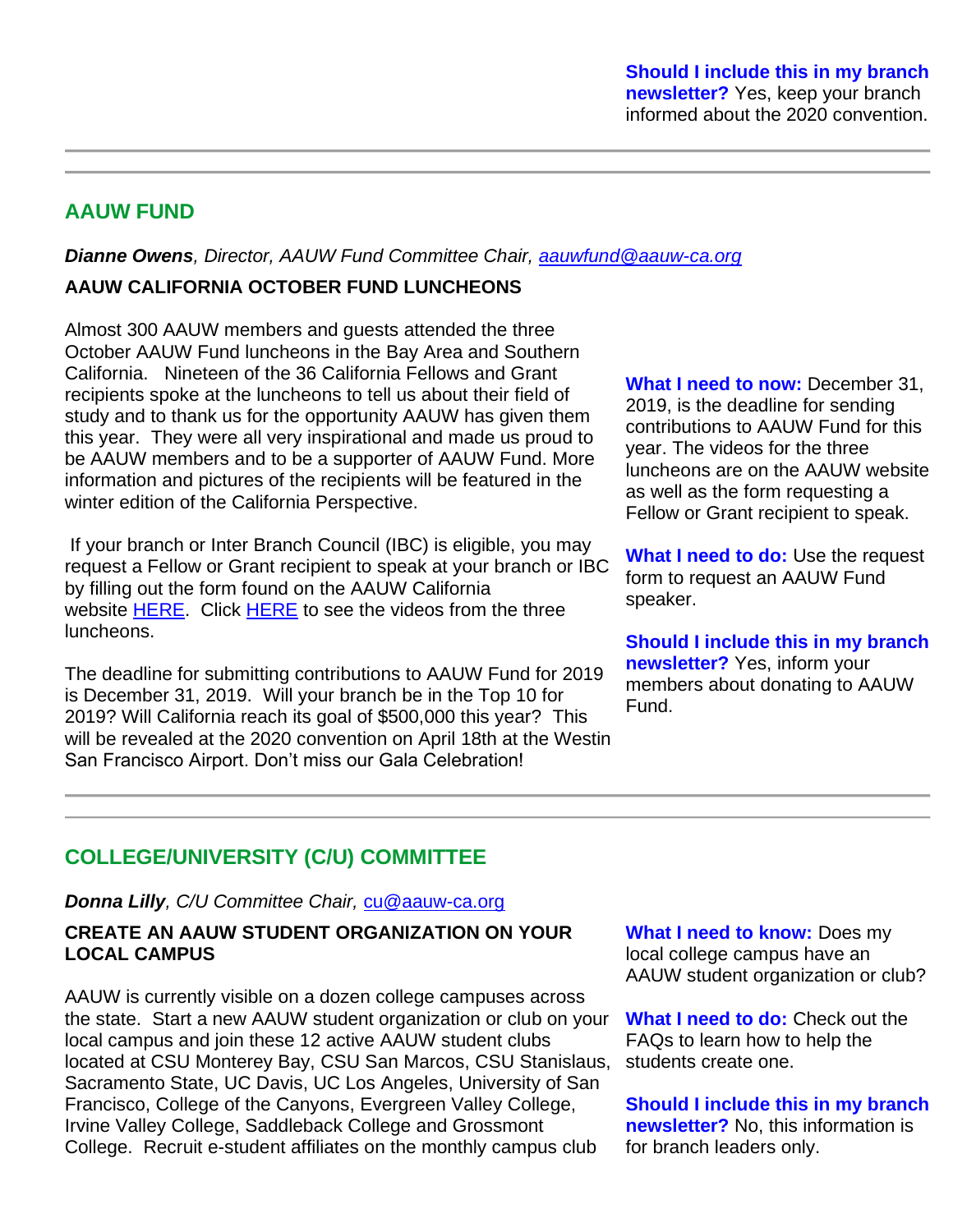day event and create an AAUW student club to discuss topics of interest such as equal pay, voter registration, or important issues on campus.

Click [HERE](https://bor.aauw-ca.org/sendy/l/YlrJ763AeyF892b51vFm0EptRw/I41n6JiGnJ763jptkNvuwvAg/UHY51loOZIWMLQloxJyhng) for the Frequently Asked Questions about how to form a student club on campus. For an immediate response, email [cu@aauw-ca.org](mailto:cu@aauw-ca.org)

# **COMMUNICATIONS**

*Sandi Gabe, Director, Communications Committee Chair*, c*[ommunications@aauw-ca.org](mailto:Communications@aauw-ca.org)*

# **TECHNOLOGY PEER GROUP RETURNS**

More than 30 representatives from at least 20 branches met in October via conference call to discuss communication needs related to the website, Facebook and Instagram management. The team identified a range of interests that will be addressed by the Technology Peer Group that will be reinstituted this fall.

The peer group will address the issues identified below:

## **Website concerns and interests:**

- Assistance needed in updating and optimizing websites using the AAUW National template, including mobile view and the acquisition of additional website tools (widgets)
- Education on the availability of different security levels of access to websites
- Access to and use of free online photos
- Creation of standardized content for the website and Facebook
- Discussion of why are we using a .net domain instead of .com or .org and the impact on operations

## **General:**

- Succession planning and password management to assure continued access to tools when people leave their roles
- Education and discussion regarding why we need to consider using Facebook and Instagram in addition to having a website
- Setting up donation buttons/tools on websites and within Facebook
- Exploration of additional communication and event management tools such as Eventbrite, Next Door, and Meetup

## **What I need to know:** A

Technology Peer Group is returning to discuss a range of interests.

**What I need to do:** Encourage your 'branch techies' to join to learn or share about the identified issues.

**Should I include this in my branch newsletter?** Yes, knowing there is such a Technology Peer Group available may encourage a techie to become involved in your branch technology.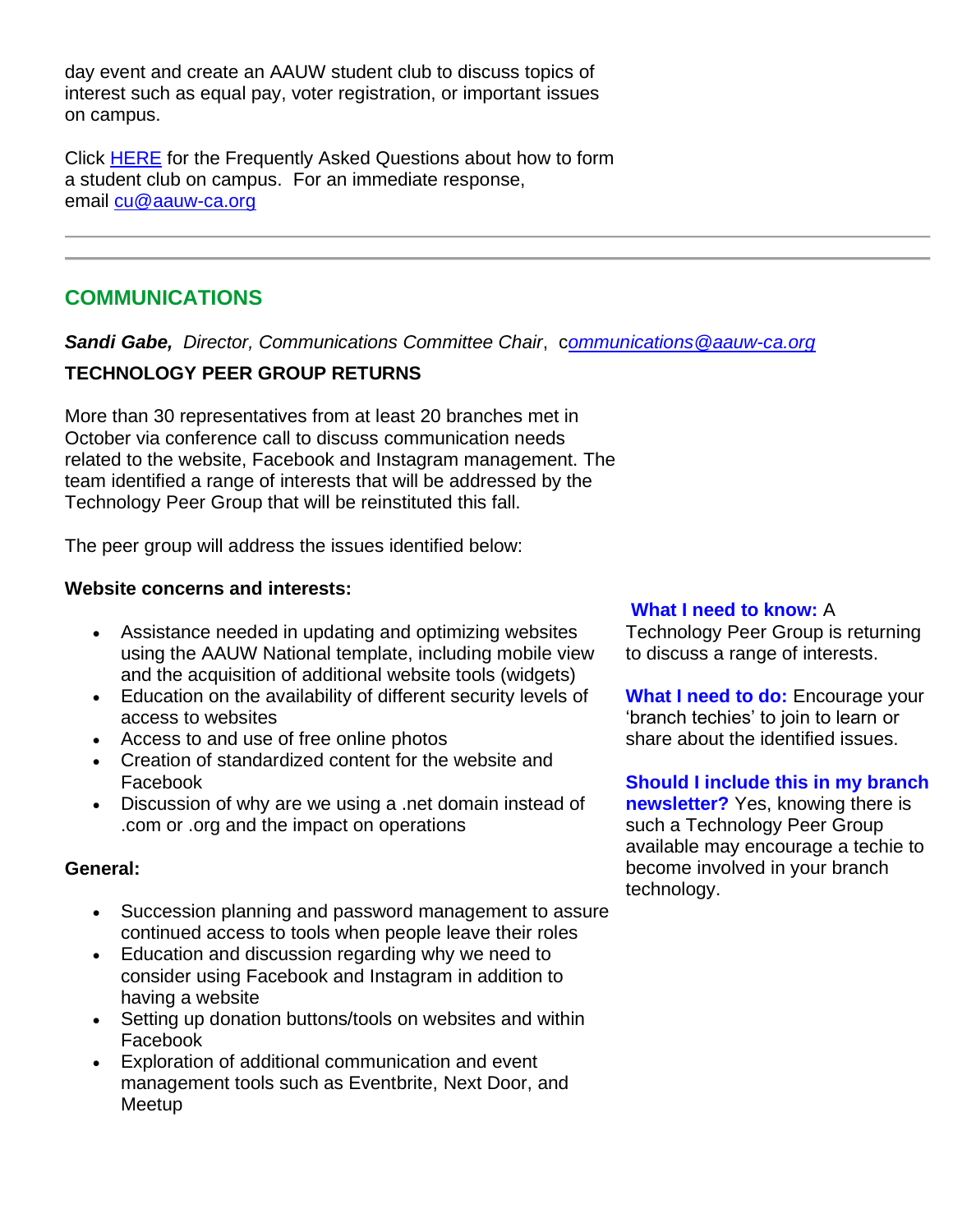If you would like to participate, please send an email to [webteam@aauw-ca.org](mailto:webteam@aauw-ca.org) and request to be added to the group. A kickoff meeting will be held on Tuesday, December 11th at 7 pm.

## **FINANCE**

*Roli Wendorf, Chief Financial Officer, Finance Committee Chair, [cfo@aauw-ca.org](mailto:cfo@aauw-ca.org)* **TAX FILING DEADLINE NOVEMBER 15!**

### **Federal and State Income Tax Filings Due November 15**

If your branch's fiscal year ends June 30 (which is true for most branches), you must submit your federal income tax and state (Franchise Tax Board) tax filings by **November 15, 2019**.

For **federal tax**, if you asked AAUW National to file for you by October 15, you're all set, but if not, that opportunity is now closed, and you need to file yourself. Depending on your branch income, you will have to file Federal Form 990-N, 990-EZ or 990.

In any event, whether you file the federal tax yourself or not, you need to file your **California franchise tax** yourself with the Franchise Tax Board (FTB) 199-N form. You need your branch's FTB Entity Number for this filing. If you don't know it, email me at cfo@aauw-ca.org or our office administrator at [office@aauw](mailto:office@aauw-ca.org)[ca.org.](mailto:office@aauw-ca.org)

A third filing requirement is the Attorney General's annual **Registration Renewal Fee Report** (RRF-1 form). This form is also due by November 15.

You can find links to all forms mentioned above on our website by clicking [HERE.](https://bor.aauw-ca.org/sendy/l/YlrJ763AeyF892b51vFm0EptRw/SQDBkH6I1yfkAlx3G763xI2w/UHY51loOZIWMLQloxJyhng)

It is very important to do your tax filings on time. Your branch's tax-exempt status will be automatically revoked if appropriate federal and state tax forms are not filed for three consecutive years.

#### **Payment for Insurance and Fund Assessment Also Due November 15**

Reminder notices for outstanding bills were sent out recently. If your check is in the mail, thank you. If you did not receive the initial document or the reminder, please contact me at [cfo@aauw](mailto:cfo@aauw-ca.org)[ca.org](mailto:cfo@aauw-ca.org) or our office administrator at [office@aauw-ca.org](mailto:office@aauw-ca.org) for a copy. We appreciate timely reimbursement. AAUW California paid

**What I need to now:** November 15th is the deadline for branches required to file their own federal tax form, and their state tax forms and the Attorney General's RRF-1 form. The insurance and Fund Assessment payments are also due to AAUW California.

**What I need to do:** File the required forms in a timely manner.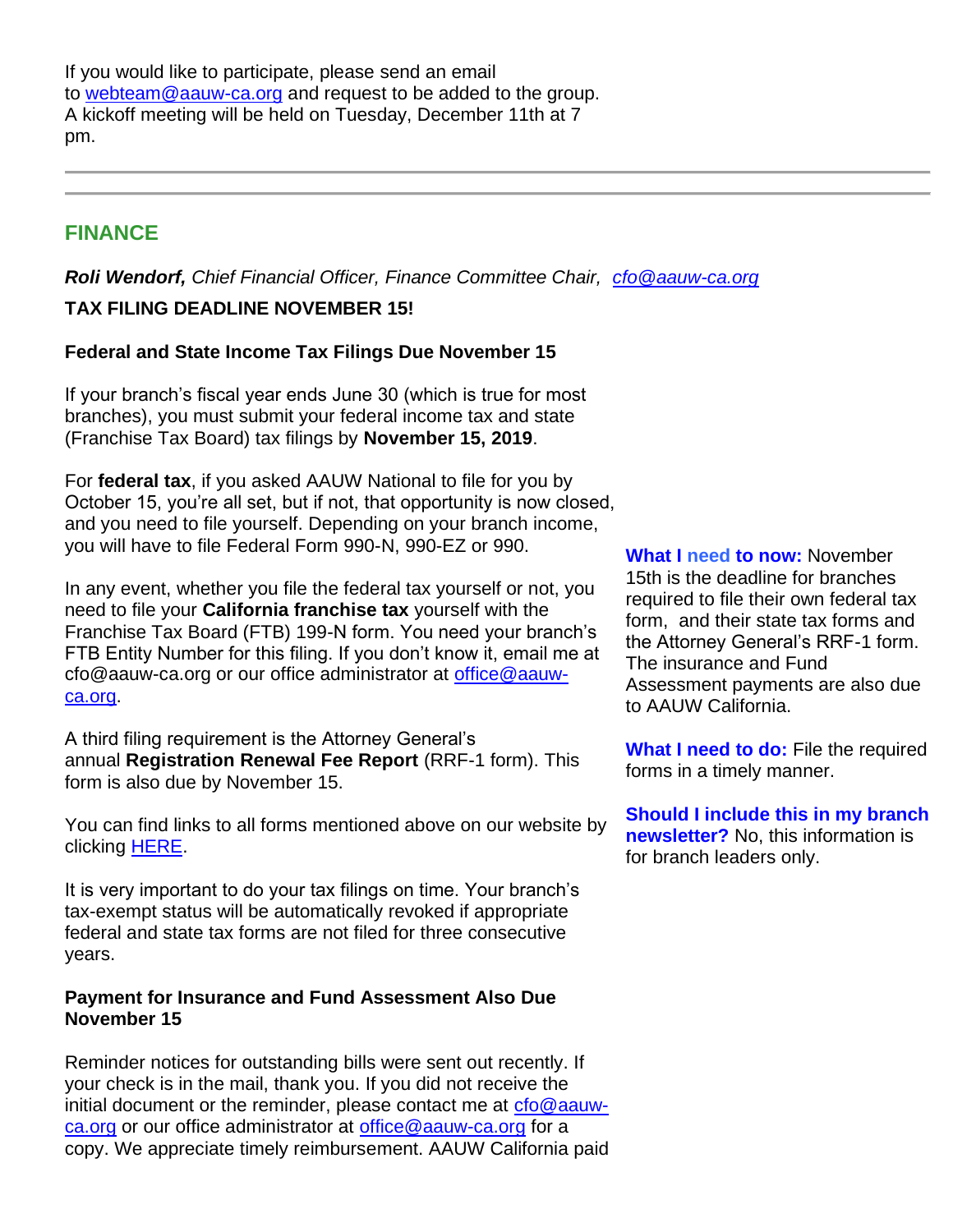## **BRANCH SUPPORT**

*Sharyn Siebert, Director, Branch Support Committee Chair, [branch@aauw-ca.org](mailto:branch@aauw-ca.org)* **BRANCH BRAG-TOOT YOUR OWN HORN!**

It is not too early to start thinking about your displays for the 2020 convention in the "Branch Brag" area.

We are especially interested in displays of your branch activities that correlate with the convention theme, "Remembering the Past, Rockin' the Future," but don't let this stop your branch from a different type of "brag." We often learn helpful information from other branches through these displays.

You will need to submit your space requirements closer to the dates. If your branch sells AAUW-related items, you could consider having that as part of your display.

Our amazing 120+ branches and IBCs throughout California do and have done amazing things. This is your opportunity to strut your stuff!

**What I need to know:** There will be a "Branch Brag" area at the convention.

**What I need to do:** Consider creating a display for the convention highlighting your successes and selling branch items.

**Should I include this in my branch newsletter?** No, this information is for branch leaders only.

# **LEADERSHIP DEVELOPMENT**

*Elaine Johnson, Director, Leadership Development Committee Chair, [leaderdev@aauw-ca.org](mailto:leaderdev@aauw-ca.org)*

### **ENGAGEMENT AND INCLUSION ARE KEY TO BRANCH SUCCESS**

The Leadership Development Committee announces a successful workshop on November 2nd organized by the Capital Counties Inter Branch Council (IBC). About a quarter of the attendees were enthusiastic and talented college students. Another subset of attendees was new leaders in branches. There were also very seasoned leaders. This mix was a challenge and the evaluations have provided critical input into the design of future leadership development workshops. We had extraordinary speakers including Kathleen Cha, Charmen Goehring, and Carol Holzgrafe with Elaine Johnson, Leadership Development Committee Chair, acting **newsletter?** No, this information is as the facilitator. We will use the feedback from this workshop to refine future workshops and provide ideas for the state convention. It was obvious that there are many excited and enthusiastic AAUW supporters who want to advance the non-partisan mission of

#### **What I need to know:** The

Leadership Development Committee is offering several workshops to help branch leaders.

**What I need to do:** Watch for dates of workshops near you.

**Should I include this in my branch**  for branch leaders only.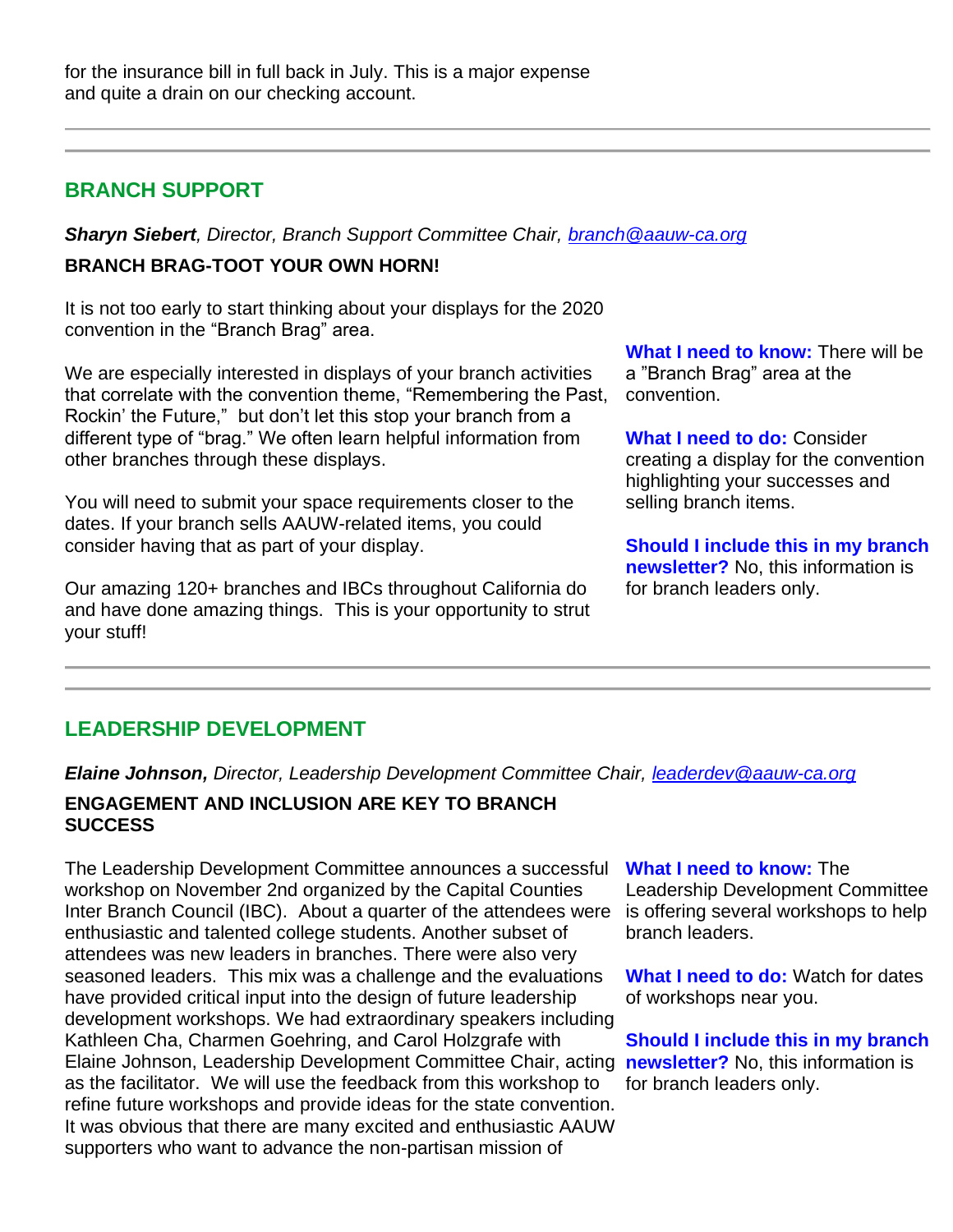AAUW. Participants wanted more time for discussion and ideas to bring back to their branches. There was a discussion about partnering and collaborating with other like-minded organizations. As the Leadership Development Committee, we are taking action to help branch leaders succeed.

#### **Leadership Development Committee Actions:**

Nov 2: Leadership Development Workshop in Sacramento successfully completed

TBD: Leadership Development workshop in Marin

April 16-18: Leadership Development sessions at AAUW California convention

TBD: Leadership Development workshop in Southern California

We invite you to contact the Leadership Development Committee members and share your requests and ideas.

# **NOMINATIONS & ELECTIONS**

*Janice Lee, Nominations & Elections Chair, [nominating@aauw-ca.org](mailto:nominating@aauw-ca.org)*

### **LOOKING FOR INTER BRANCH COUNCIL (IBC) AND BRANCH LEADERS TO SHARE THEIR STRENGTH (AND WISDOM)**

Part of our role as California leaders is to ensure the continuity of our California State Board of Directors in their efforts to support the mission and our branches.

A Nominations & Elections Committee member will contact you and ask for nominations from your regions or branches. It's not too early to start thinking about nominating individuals with **leadership talent and skills** that will contribute to our state board. **In fact, we know you have it!** Please consider nominating yourself.

The AAUW California 2020 open board positions are:

- Seven directors (2020-2022)
- One secretary (2020-2022)

Candidate nomination forms are due December 1, 2019. Need more info? Click [HERE](https://bor.aauw-ca.org/sendy/l/YlrJ763AeyF892b51vFm0EptRw/OxGY40uBtTmOAfopME9OrA/UHY51loOZIWMLQloxJyhng) or contact [nominating@aauw-ca.org.](mailto:nominating@aauw-ca.org)

**What I need to now:** December 1st is the deadline for nominating a candidate (or yourself) for a position on the 2020-2022 AAUW California Board of Directors.

**What I need to do:** Complete the form on the AAUW California website.

**Should I include this in my branch newsletter?** Yes, you may have branch members who wish to run for state office.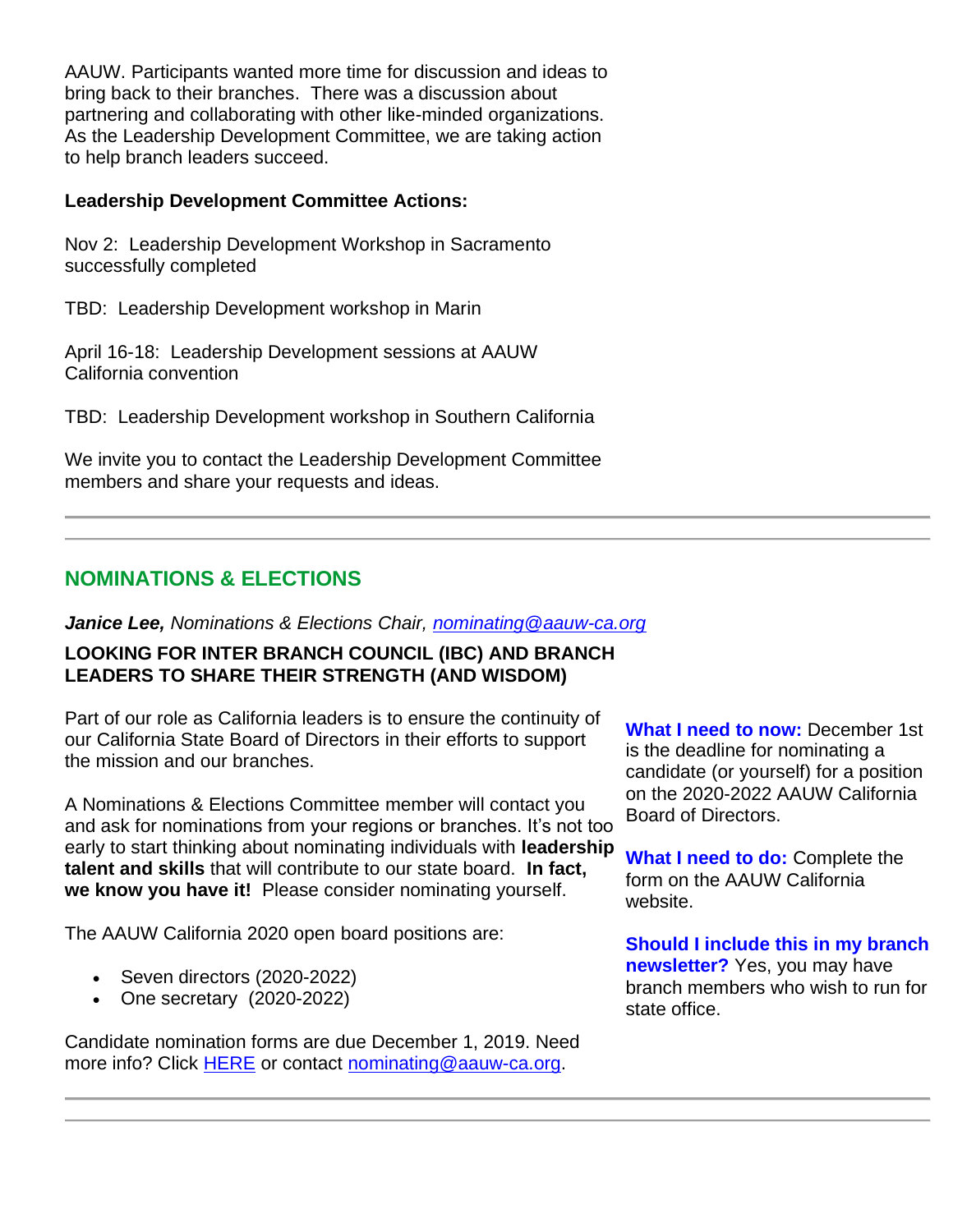# **DIVERSITY**

## *Mitra Baghdadi, Diversity Committee Chair, [diversity@aauw-ca.org](mailto:diversity@aauw-ca.org)*

## **BRANCH DIVERSITY and INCLUSIVENESS**

AAUW values and seeks an inclusive membership, workforce, leadership team, and board of directors, yet many branches have found it difficult to attract and retain a diverse membership.

Building a more diverse and inclusive branch requires first recognizing and then understanding what policies, programs, and practices may be presenting barriers to full participation. In a series of articles in the Board to Board, the Diversity Committee will present five methods for branches to undertake a "Diversity Audit" in order to help branches identify barriers and improve understanding. In turn, this can inspire the implementation of new practices aimed at making AAUW a more inclusive organization. The five articles will be on: reviewing diversity demographics, creating resource awareness, identifying diversity targets, increasing retention, and creating accountability structures.

#### **November's Topic: Review your local branch's diversity demographics**

Examine how your bureaucratic procedures reproduce systemic inequities. Does your local branch reflect the organization's mission statement? Survey your demographics, including not just race, ethnicity, and gender, but age, class, and worker/student/retired status. Look for trends that might reveal cultural norms and identify opportunities. Bring this information to branch meetings to discuss your visions for your branch and how to address these issues. Keep records in order to follow your progress.

**What I need to know: The Diversity** Committee will publish steps for conducting a diversity audit in your branch in upcoming Board to Board newsletters.

**What I need to do:** Look for the five steps to evaluate diversity and inclusion in your branch in the monthly Board to Board and/or email us with questions

at [diversity@aauw-ca.org.](mailto:diversity@aauw-ca.org) Watch for the revised Diversity and Inclusion Tool Kit on the AAUW National website.

**Should I include this in my branch newsletter?** No, this information is for branch leaders only.

# **INTERNATIONAL ADVOCACY COMMITTEE**

*Indrani Chatterjee, International Advocacy Committee Chair, [international@aauw-ca.org](mailto:international@aauw-ca.org)*

## **REVISED INFORMATIVE WEBSITE**

Click [HERE](https://bor.aauw-ca.org/sendy/l/YlrJ763AeyF892b51vFm0EptRw/8pln1F4Be3Xb9g8zz8Dhsw/UHY51loOZIWMLQloxJyhng) for the International Advocacy page on the AAUW California website. It has a new design and a new purpose: to provide you with the latest news and information on issues relating What I need to do: Visit [Here](https://bor.aauw-ca.org/sendy/l/YlrJ763AeyF892b51vFm0EptRw/8pln1F4Be3Xb9g8zz8Dhsw/UHY51loOZIWMLQloxJyhng) for to women globally.

#### **Inside you'll find these features and more:**

**What I need to know: International** Advocacy has refreshed its content on the AAUW California website.

up-to-date information on the state's efforts to support International Advocacy.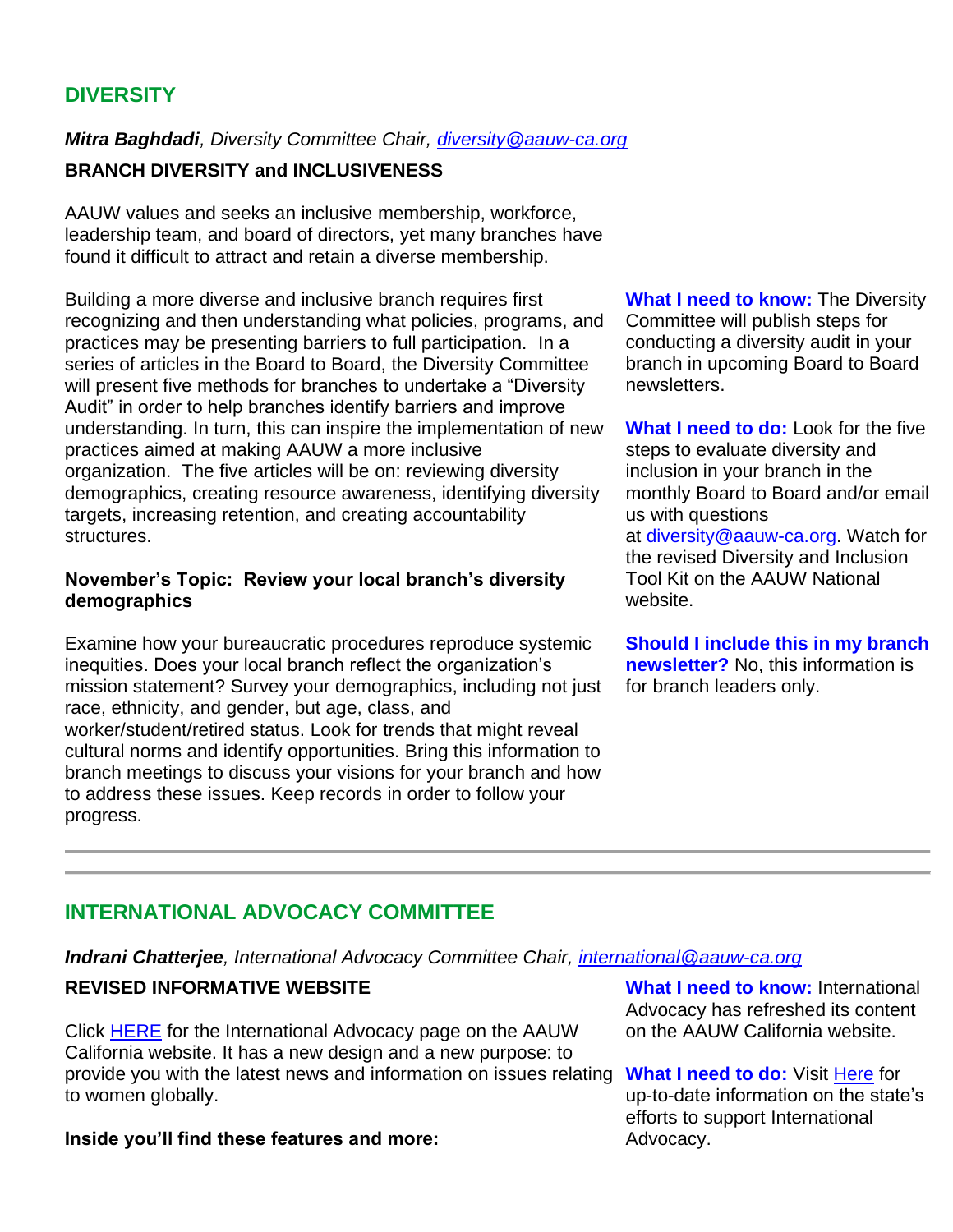- **In the News** Recent articles about women around the world.
- **Branch Events and Programs** Branch events related to women's involvement in global issues.
- **Important Dates in History for Women** Includes "this month in history," and other featured dates.
- **Important Date** November 25, 2019, International Day for the Elimination of Violence against Women

Share your upcoming branch events related to International Advocacy by sending the details to [webteam@aauw-ca.org](mailto:webteam@aauw-ca.org) for posting on the AAUW California calendar. Share past events by sending the details to [international@aauw-ca.org.](mailto:international@aauw-ca.org)

## **Should I include this in my branch**

**newsletter?** Yes, let your members know that AAUW California has information available on women's involvement in global issues.

# **SPEECH TREK**

*Marlene Cain, AAUW California Speech Trek Coordinator, [speechtrek@aauw-ca.org](mailto:speechtrek@aauw-ca.org)*

#### **"AS USUAL, A GREAT TOPIC!"**

This was the enthusiastic reaction of Dr. Michael Harrison, Big Bear High School, to the 2020 contest topic: **"Are Men and Women Truly Equal Today, or are the Suffragists of 1920 still suffering in 2020"**? Dr. Harrison joins many other educators across the state who truly enjoy, appreciate, and respect AAUW's annual speech contest for high school students.

Speech Trek 2020 is just around the corner and contestants throughout the state are starting to prepare thoughtful 5-6 minute original speeches on this great topic. Many thanks to the branches that have submitted their Memo of Understanding (MOU) indicating their interest in participating. Look for the names of these branches in a future column!

**PLEASE NOTE:** The deadline for a branch to submit its MOU **has been extended to Friday, November 15**. Click [HERE](https://bor.aauw-ca.org/sendy/l/YlrJ763AeyF892b51vFm0EptRw/lLhSRcOG3OvLoa086JFARA/UHY51loOZIWMLQloxJyhng) for the Branch Tool Kit with the MOU form and other important information. You may email the MOU to the AAUW California office at [office@aauw-ca.org](mailto:office@aauw-ca.org) or the AAUW California Speech Trek Coordinator, Marlene Cain, at [speechtrek@aauw-ca.org.](mailto:speechtrek@aauw-ca.org) Please put your branch name and Speech Trek in the subject line! You may also mail via USPS to P.O. Box 6634, Big Bear Lake, CA 92315.

Questions? Call Marlene at 909.866.2819.

In the meantime, the Speech Trek Committee wishes you a happy Thanksgiving and is grateful for your enthusiasm and your support.

**What I need to know:** The deadline to submit an MOU to participate in Speech Trek has been extended to November 15th.

**What I need to do:** Complete the MOU form in the Speech Trek Branch Toolkit on the website.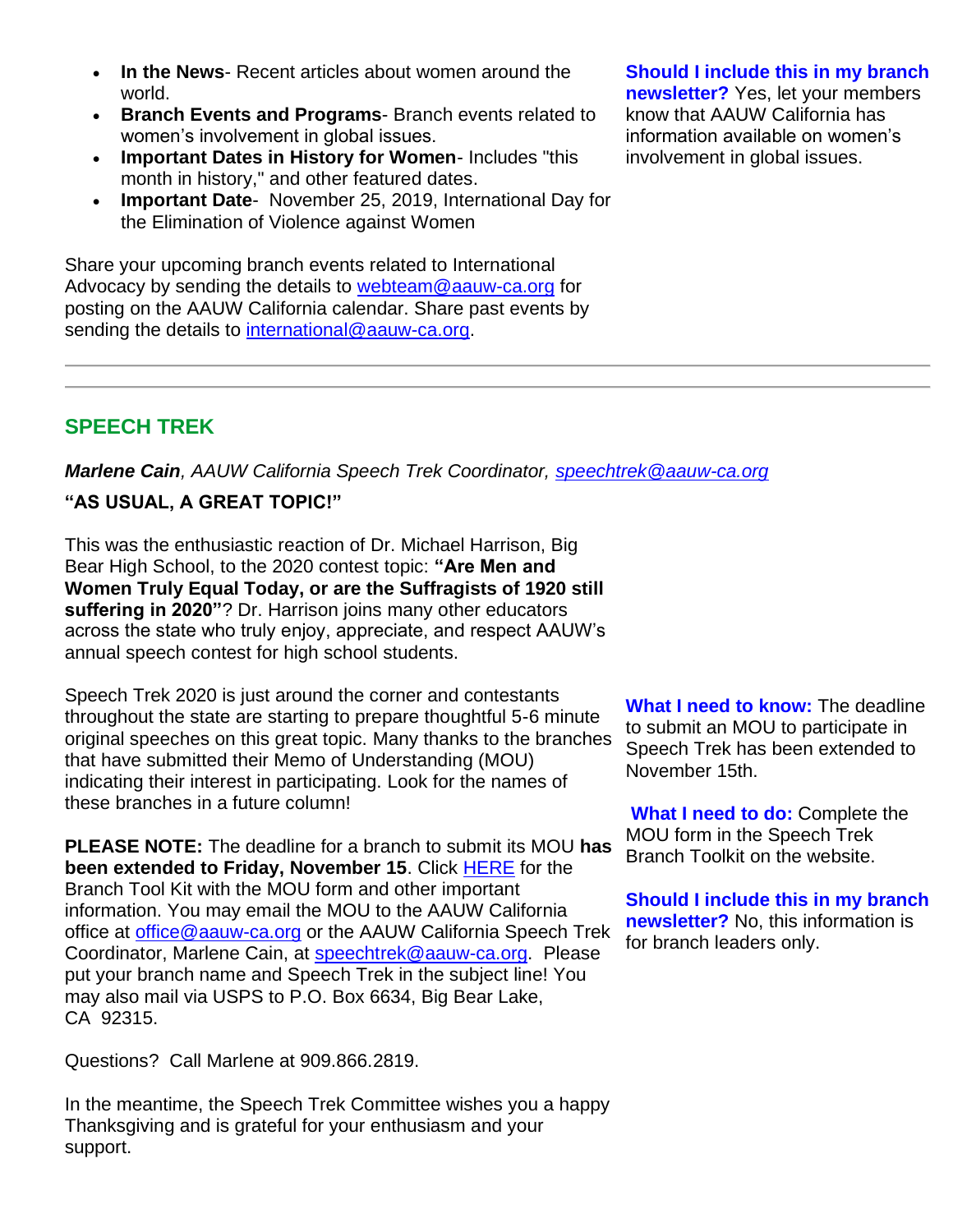# **SPECIAL PROJECT FUND (SPF)**

#### *Shelley Mitchell, SPF President, [spf-ca.president@aauw.net](mailto:spfund@aauw-ca.org)*

#### **A REMINDER REGARDING CHANGES IN THE SPECIAL PROJECT FUND**

The AAUW California Special Projects Fund (SPF) is a 501(c)3 tax-exempt corporation that supports AAUW California projects (Tech Trek and Speech Trek) and AAUW California branch projects and local scholarship programs. It serves as a passthrough fund, enabling projects to collect tax-deductible donations from individuals and corporations, and from grants and endowments, without having to establish themselves as a separate non-profit entity.

Now the new [Special Projects Fund website](https://bor.aauw-ca.org/sendy/l/YlrJ763AeyF892b51vFm0EptRw/yxBPCj5qY5lku763miVlfTyw/UHY51loOZIWMLQloxJyhng) has updated information and new forms. Please refer all branch members to the current website which also has an online form for contacting any of the SPF board members. Emails using prior SPF addresses will no longer be forwarded by the AAUW California office.

**What I need to know:** Special Project Fund (SPF) has a new website.

**What I need to do:** Consult the new website exclusively for all the information regarding making donations tax-deductible and to contact SPF Board members.

**Should I include this in my branch newsletter?** Yes, members should be aware of the SPF entity and how it works.

## **TECH TREK**

*Susan Negrete and Alice Hill, Tech Trek State Co-Coordinators, [techtrek@aauw-ca.org](mailto:techtrek@aauw-ca.org)* **TECH TREK: BRANCH COORDINATOR UPDATES**

**Branch Tech Trek project teams are getting busy!**

**Fundraising is underway. The next key steps are reviewing new documents and training the members who will be meeting with schools or working with students. Your branch Tech Trek team must be trained and in compliance through every phase of the project.**

• **Branch MOUs:** Branch presidents, their board & branch coordinators must review, approve, sign, scan and email the [MOU](https://bor.aauw-ca.org/sendy/l/YlrJ763AeyF892b51vFm0EptRw/1yHOO763ff5v4FUzOScmAKlg/UHY51loOZIWMLQloxJyhng) to [techtrek@aauw-ca.org](mailto:techtrek@aauw-ca.org) and [office@aauw](mailto:office@aauw-ca.org)[ca.org](mailto:office@aauw-ca.org) by 11/30/2019 in order to participate in the Tech Trek 2020 camp season. Read and share the MOU to ensure compliance. The MOU is an annual requirement, so even if the branch submitted a 2018-2019 MOU, a [2019-](https://bor.aauw-ca.org/sendy/l/YlrJ763AeyF892b51vFm0EptRw/1yHOO763ff5v4FUzOScmAKlg/UHY51loOZIWMLQloxJyhng) [2020 form](https://bor.aauw-ca.org/sendy/l/YlrJ763AeyF892b51vFm0EptRw/1yHOO763ff5v4FUzOScmAKlg/UHY51loOZIWMLQloxJyhng) must be signed. Please note that the MOU was updated on November 5th and the current version is available on the website.

**What I need to know:** It is imperative to observe all Tech Trek requirements and deadlines.

**What I need to do:** Share the information above with your Tech Trek team and assure that they are aware of all deadlines and regulations.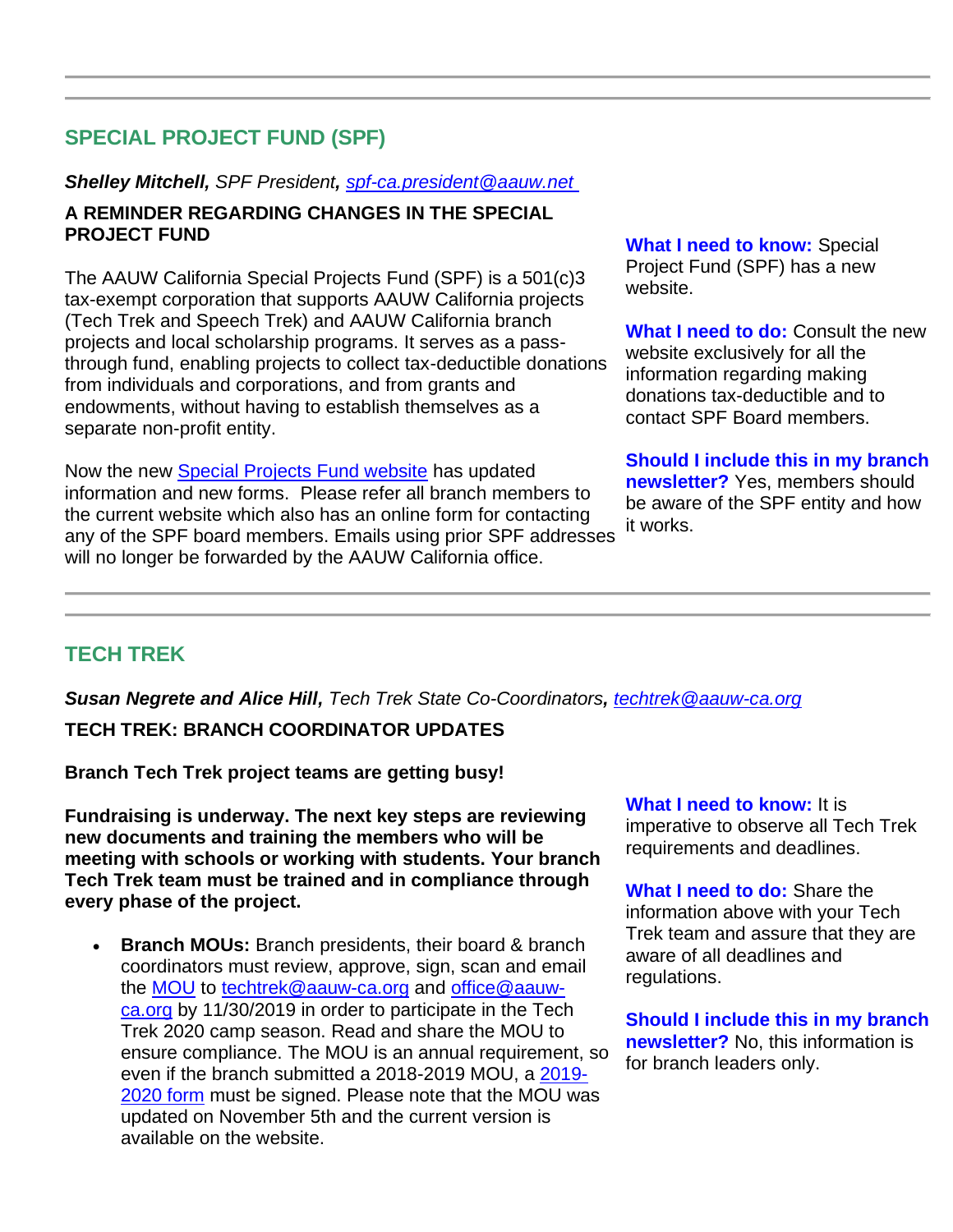- **Branch Packets:** Will be distributed to branches on November 15th. It's critical that branch coordinators read all documents completely, train branch Tech Trek project members, sign forms as required and send any questions to [techtrek@aauw-ca.org](mailto:techtrek@aauw-ca.org)
- **Branch Transfers of Funds Held by SPF: State policy** requires branch coordinators to complete the SPF Transfer Form and send it to the California Co-Coordinators for approval and submission to SPF. Send transfer forms to [techtrek@aauw-ca.org](mailto:techtrek@aauw-ca.org)
- **UC Irvine SPF Account Still Open**: The account will be left open and earmarked UCI funds can continue to be deposited until further notice. At any time, branches can transfer funds to other camps via the transfer procedure and form listed above.
- **Need Camp Reservations?** The early reservation period is closed. Effective November 1st, branches can email reservations to the camp director.

**Branch Tech Trek Teams:** Got Questions? Contact both Tech Trek Co-Coordinators at one email address: **Alice Hill & Susan Negrete**: [techtrek@aauw-ca.org](mailto:techtrek@aauw-ca.org)

The annual Tech Trek Camp Leadership meeting was held on October 26th in Burlingame. It was an action-packed day of speakers and leader updates and feedback. Thanks to all participants; it was a great way to kick off planning for California's 2020 camp season!

Advertisement – Below does not constitute or imply the endorsement, recommendation, or favoring by AAUW of the advertiser, its services, or any of its employees or contractors acting on its behalf.

## Dear AAUW Branch Leaders,

Here is an opportunity to raise a \$500 donation to National Conference for College Women Student Leaders (NCCWSL), for each branch tour participant who travels to South Africa on an exclusive, small group safari. This trip will be led by Sonia Marsh, a member of AAUW Laguna Beach, who recently returned from serving in the Peace Corps in Lesotho, Southern Africa. The dates, prices, and inclusions are listed below. We are holding space until mid-December and need ten AAUWmembers to make this trip a "go." Please note that if you wish to invite friends to share with you as this is a way to help raise funds as well.

"AAUW- Women Leading Women" includes a safari to Manyeleti Private Game Reserve, touring Cape Town and the surrounding area. The focus is meeting local African women leaders who have faced challenges and are now empowering disadvantaged communities through their projects. They are today's leaders who inspire the advancement of young girls and women.